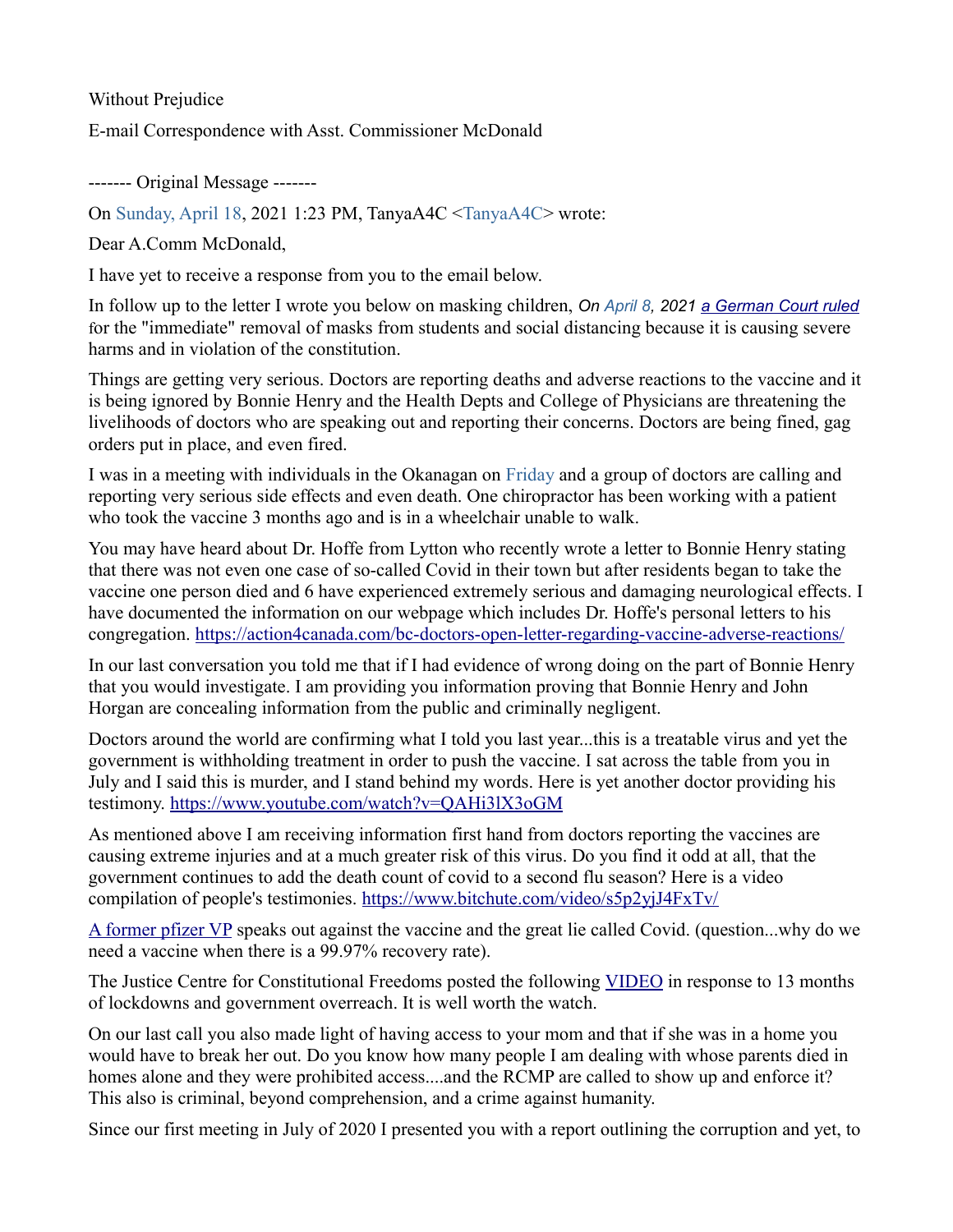the best of my knowledge, you have done nothing.<https://action4canada.com/govt-corruption> [/](https://action4canada.com/govt-corruption/)

In response to the draconian measures of the Ford government, [Ontario police](https://tnc.news/2021/04/17/ontario-police-refuse-new-power-to-stop-and-question-residents/) are taking a stand and saying they will not comply with the orders because they are in violation of our Charter rights. The Vancouver police have done the same.

<https://www.facebook.com/krissyvanalstyne/videos/10164918576555655>

Here is a [Message from Rocco Galati](https://muse.ai/v/zZPX1D7-CLIP-Rajie-Rocco-Impromptu-Video-Reaction-to-New-Restrictions-Announcement?fbclid=IwAR0JhJgRnTJRCx8H3HkHzXIMUcLKc1XlUm0DgZr1dpl6pM18b2be6g_No-o) top constitutional lawyer, in response to Ford's draconian, fascist measures attempting to implement martial law, and create a police state.

Recently I had the opportunity to speak with several Surrey RCMP and they are fully opposed to the Orders, the masking, and the vaccines. I would say it is time for RCMP leadership to take note.

The RCMP in Chilliwack are back at it again in issuing tickets against churches. Everyone knows that those tickets are not worth the paper they are written on and will never stand up in court and are purely meant to intimidate to force compliance. The tickets will be dismissed but the officer, and their supervisor, have opened themselves up to criminal charges as it is an indictable offense to interfere with Clergy, Section 176 (1-3)

Will the BC RCMP finally decide to uphold their oath and the Canadian constitution. Canadians have a "guaranteed" right to assemble, to work and provide for their family, to move, and to breath freely. Absolutely NO order supersedes these rights.

22 States have opened completely and Austria and numerous other countries have done so as well, ruling that the lockdowns and emergency measures are in violation of human rights and the Constitution.

My own story, I have a mask exemption for medical reasons and yet I cannot shop at Costco as they are violating the Orders. I finally went shopping a few weeks ago, without a mask (according to my legal right to do so), and I was [threatened by management](https://www.youtube.com/watch?v=8FMI0HCKiuU&lc=UgyGBI5ErRu0wBAIO5R4AaABAg) saying next time they would call the police. Customers came to my defense because they were also upset with being forced to wear a mask under the threat of not being able to buy their groceries. [Sergeant Dixon](https://www.youtube.com/watch?v=aV5e_iXJDP4) , head of the RCMP in Kelowna, recently demanded I leave a White Spot in Kelowna. He had his hand on his gun and I cannot describe to you how devastating it felt to be put in this position "in Canada". I was merely wanting a bowl of soup before I left town. A seat was 10 feet away and other people at a booth were sitting there with no mask on but I was refused service. Unfortunately, my camera stopped recording but there is enough here to provide the Sergeant's position in violating my human rights. I intend to file a complaint against your officer.

Respectfully, on your watch, the government is destroying people's livelihoods, our economy, causing severe harm to children en masse, deceiving the public, and abusing our elderly.

I request you contact me to arrange another meeting and again request that the RCMP cease and desist their assault against the church and respect the "guaranteed" rights of every Canadian citizen.

Respectfully,

Tanya Gaw

‐‐‐‐‐‐‐ Original Message ‐‐‐‐‐‐‐

On Sunday, March 28, 2021 11:37 PM, TanyaA4C <TanyaA4C> wrote:

Dear A.Comm McDonald,

this note is in response to a comment you made when we spoke on February 5th. You expressed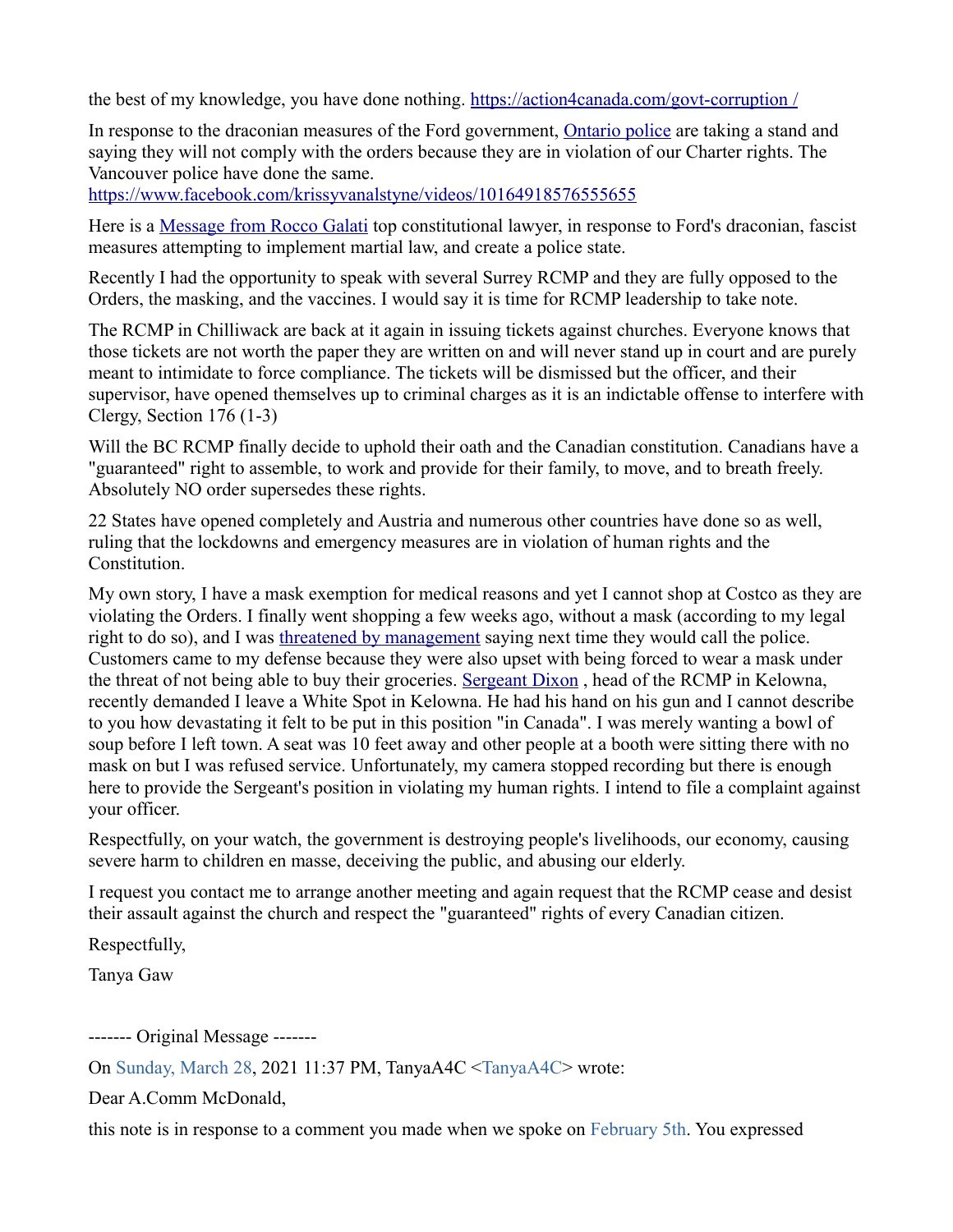concern about your kids having to wear masks.

Our team created the following video and Notice for parents to sign and send to their school/school board to remove the masks. The school has no legal authority to mask children.

This link provides not only a Video and notice but additional information on the shocking 31% increase in emergency mental health hospitalizations of youth 12 -17 years of age and an alarming increase in suicide ideation. Masking children and youth is appropriately being called a crime against humanity. <https://action4canada.com/parents-for-mask-free-children/>

Letter: [https://action4canada.com/wp-content/uploads/Action4Canada-Notices-to-Schools-on-student](https://action4canada.com/wp-content/uploads/Action4Canada-Notices-to-Schools-on-student-masking-March-16-2021-.pdf)[masking-March-16-2021-.pdf](https://action4canada.com/wp-content/uploads/Action4Canada-Notices-to-Schools-on-student-masking-March-16-2021-.pdf)

The masks are causing physical and psychological harm and considering the fact that children (age 0- 19) are at nearly zero percent risk of contracting or transmitting the respiratory virus called covid, it is shocking that the BCTF, the Education Minister, the Health Officer, the police, or anyone else, is going along with this.

I am working with firefighters who are refusing to comply any longer with the orders because of the increase in calls directly associated to the extreme and unwarranted mask mandates which are putting people at risk who have COPD, Asthma and other medical conditions. As well as mental health issues, drug overdoses, and suicides. A firefighter from Surrey reported responding to calls wherein 9 and 10 year old children are suicidal.

The following link provides the actual death rates in BC due to so-called Covid-19. You will see that the CDC and Health Canada are reporting deaths inline with the yearly influenza.

<https://action4canada.com/covid-19-death-rates> [/](https://action4canada.com/covid-19-death-rates/)

The following report confirms this and provides a wealth of other information, including on Page 8 the fact that the recovery rate of youth is 99.9996%

<https://online.anyflip.com/inblw/ufbs/mobile/index.html?s=08>

Please view the following video wherein Bonnie Henry is outright lying to the public regarding masks. I continue to request an investigation commence against Henry as she is acting unethically and unlawfully. Intentionally deceiving citizens in a matter of public interest that is destroying the livelihoods of millions of Canadians and putting children at risk is an indictable criminal offense. <https://action4canada.com/masks/>

Indictable offense: "They can harm someone mentally, physically, financially, or even cost a life or more."

I continue to fight on behalf of our kids and I am requesting that you join me in this battle. We are at war with a common enemy.

This is not about a virus, this is about turning Canada into a communist/socialist state. I provided you the information of the Belarus President who exposed the IMF and world banks who attempted to bribe him by insisting he impose the Covid emergency measures and lockdowns. He refused. Is this worth a conversation with the Belarus intelligence?

[https://www.armstrongeconomics.com/world-news/corruption/belarusian-president-claims-imf-world](https://www.armstrongeconomics.com/world-news/corruption/belarusian-president-claims-imf-world-bank-offered-him-a-bribe-to-impose-covid-restrictions/)[bank-offered-him-a-bribe-to-impose-covid-restrictions/](https://www.armstrongeconomics.com/world-news/corruption/belarusian-president-claims-imf-world-bank-offered-him-a-bribe-to-impose-covid-restrictions/)

Police Officers across the nation are rising up and speaking out. I pray you will be one of them.